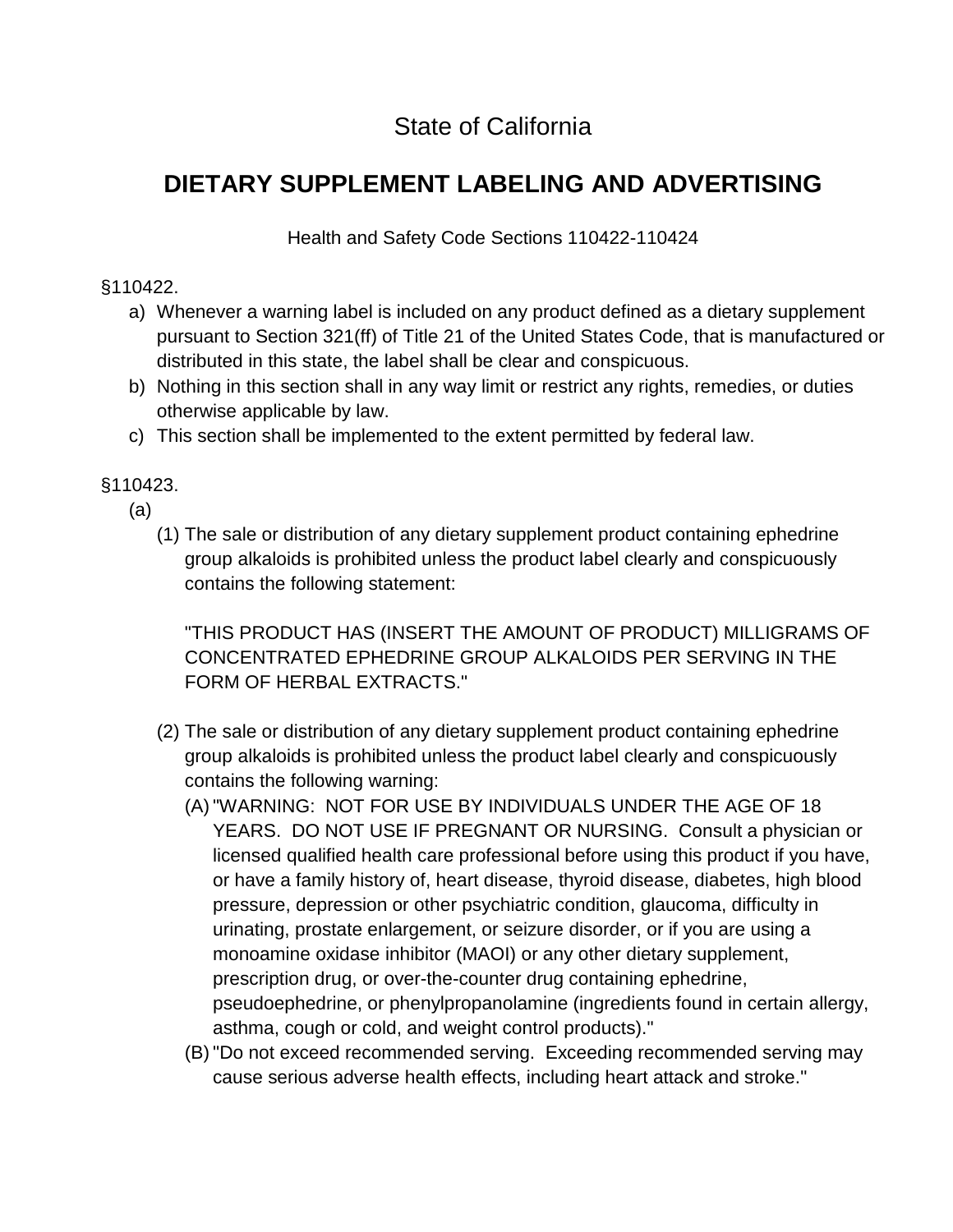- (C)"Discontinue use and call a physician or licensed qualified health care professional immediately if you experience rapid heartbeat, dizziness, severe headache, shortness of breath, or other similar symptoms."
- (D)"Individuals who are sensitive to the effects of caffeine should consult a licensed health care professional before consuming this product."
- (E)"KEEP OUT OF REACH OF CHILDREN."
- (b) The sale or distribution of dietary supplements containing steroid hormone precursors is prohibited unless the product label for these dietary supplements clearly and conspicuously contains the following warning:

"WARNING: NOT FOR USE BY INDIVIDUALS UNDER THE AGE OF 18 YEARS. DO NOT USE IF PREGNANT OR NURSING. Consult a physician or licensed qualified health care professional before using this product if you have, or have a family history of, prostate cancer, prostate enlargement, heart disease, low "good" cholesterol (HDL), or if you are using any other dietary supplement, prescription drug, or over-the-counter drug. Do not exceed recommended serving. Exceeding recommended serving may cause serious adverse health effects. Possible side effects include acne, hair loss, hair growth on the face (in women), aggressiveness, irritability, and increased levels of estrogen. Discontinue use and call a physician or licensed qualified health care professional immediately if you experience rapid heartbeat, dizziness, blurred vision, or other similar symptoms. KEEP OUT OF REACH OF CHILDREN."

(c) The product label for any dietary supplement product containing ephedrine group alkaloids or steroid hormone precursors shall clearly and conspicuously display the following statement: "To report any adverse events call 1-800-332-1088."

## §110423.2.

- (a) It is a misdemeanor for any manufacturer, wholesaler, retailer, or other person, to sell, transfer, or otherwise furnish any of the following to a person under 18 years of age:
	- (1) A dietary supplement containing an ephedrine group alkaloid.
	- (2) A dietary supplement containing any of the following:
		- (A) Androstanediol.
		- (B) Androstanedione.
		- (C) Androstenedione.
		- (D) Norandrostenediol.
		- (E) Norandrostenedione.
		- (F) Dehydroepiandrosterone.
- (b) A seller shall request valid identification from any individual who attempts to purchase a dietary supplement set forth in subdivision (a) if that individual reasonably appears to the seller to be under 18 years of age.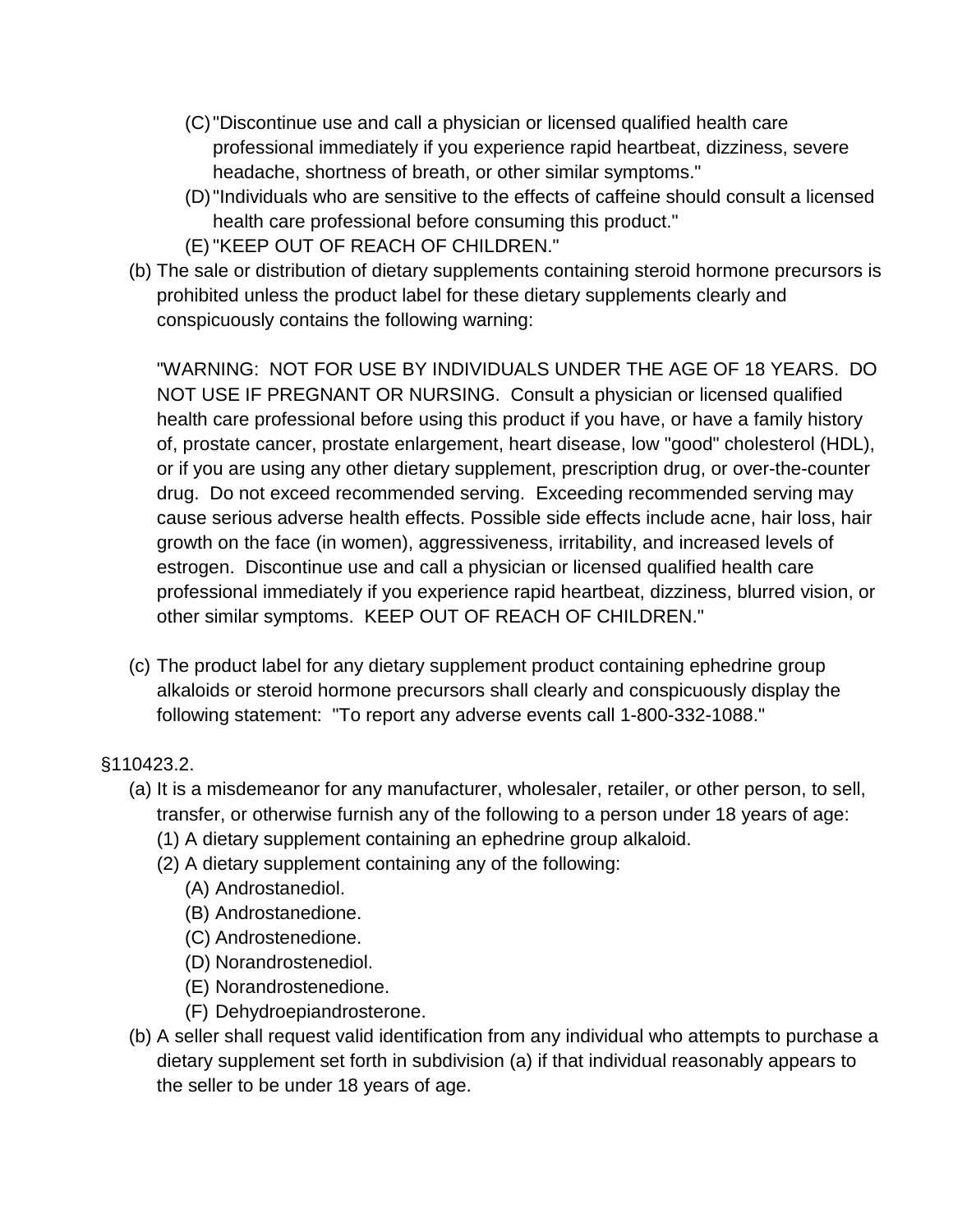(c) Notwithstanding subdivisions (a) and (b), a retail clerk who fails to request identification pursuant to subdivision (b) shall not be guilty of a misdemeanor pursuant to subdivision (a), subject to any civil penalties, or subject to any disciplinary action or discharge by his or her employer. This subdivision shall not apply to a retail clerk who is a willful participant in an ongoing criminal conspiracy to violate this article.

#### §110423.4.

- (a) This article shall not apply to a licensed health care practitioner practicing within his or her scope of practice who prescribes, dispenses, or both, herbs in the course of treatment of patients under the care of the licensed practitioner.
- (b) This article shall not apply to herbal products that are sold or distributed directly to a licensed health care practitioner when the herbal product is used solely for the purpose of the treatment of patients under the care of the practitioner.

## §110423.6.

- (a) Except as provided in subdivision (b), a retail establishment that sells, transfers, or otherwise furnishes a dietary supplement product in violation of Section 110423.2 shall not be guilty of a misdemeanor pursuant to subdivision (a) of Section 110423.2 if all of the following conditions are met:
	- (1) Every checkout clerk at the retail establishment has completed standardized training that includes, but is not limited to, the law with respect to selling dietary supplement products subject to this article, methods of easily identifying dietary supplement products subject to this article when checking out customers, and procedures for requesting identification from any customer attempting to purchase dietary supplement products subject to this article who reasonably appears to the clerk to be a minor.
	- (2) Every checkout clerk at the retail establishment is provided with training updates that cover any changes in the law with respect to selling dietary supplement products subject to this article and any other responsibilities of the retail establishment under this article.
	- (3) Every programmable checkout scanner or computer used to check out customers with purchases is programmed to identify dietary supplement products subject to this article at the checkout station. A retail establishment that does not use programmable checkout scanners or computers is not required to satisfy this condition.
	- (4) Every checkout clerk has received a written list of dietary supplement products subject to this article that are sold by the retail establishment that may be posted at the checkout station for easy access.
- (b) Notwithstanding the fact that a retail establishment has met all of the conditions specified in subdivision (a), the retail establishment shall be guilty of a misdemeanor